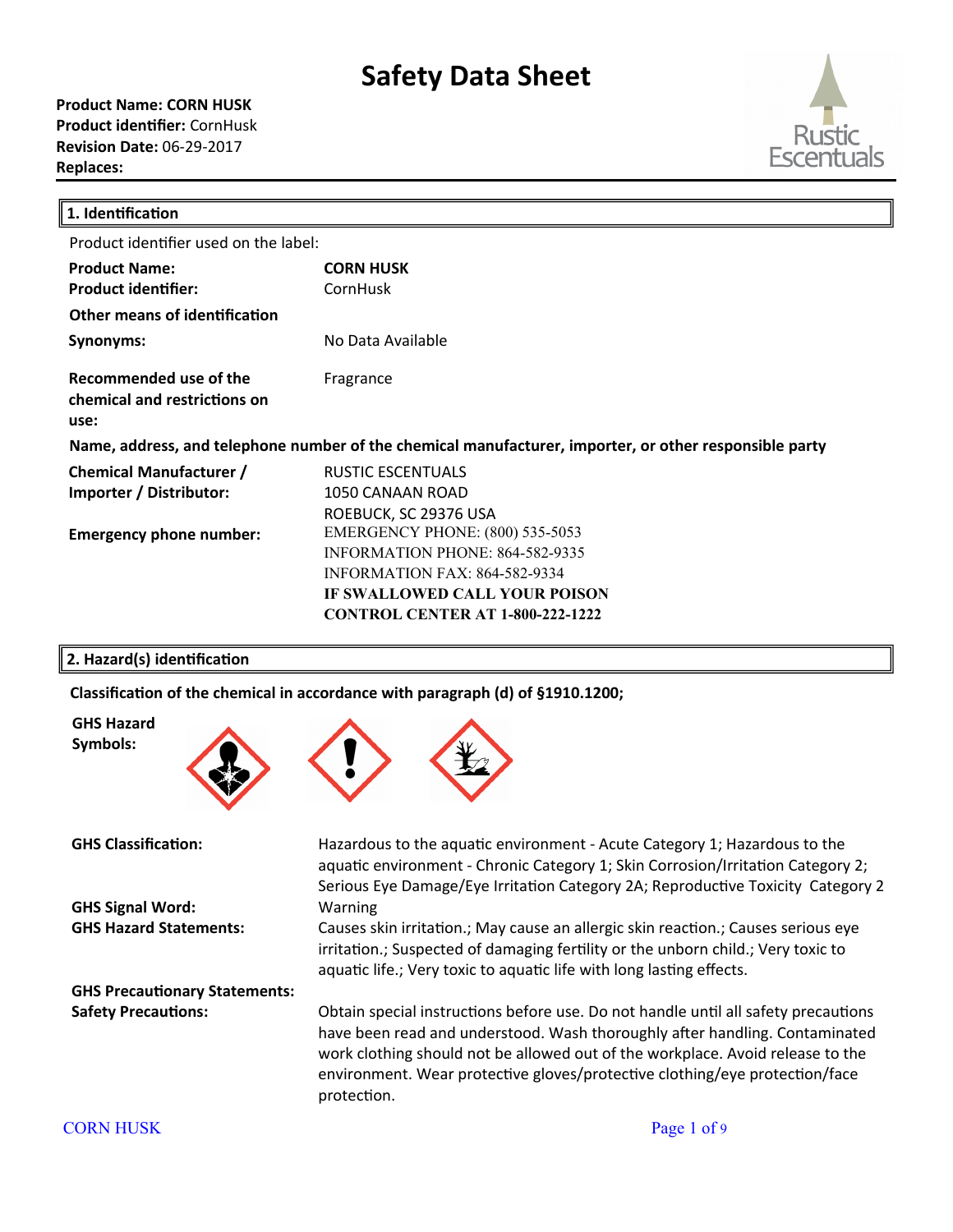# **Product Name: CORN HUSK**

**Product identifier:** CornHusk **Revision Date:** 06-29-2017 **Replaces:** 



| <b>First Aid Measures:</b> | IF ON SKIN: Wash with plenty of soap and water. IF IN EYES: Rinse cautiously with<br>water for several minutes. Remove contact lenses, if present and easy to do.<br>Continue rinsing. IF exposed or concerned: Get medical advice/attention. If skin     |
|----------------------------|-----------------------------------------------------------------------------------------------------------------------------------------------------------------------------------------------------------------------------------------------------------|
|                            | irritation occurs: Get medical advice/attention. If skin irritation or rash occurs: Get<br>medical advice/attention. If eye irritation persists: Get medical advice/attention.<br>Take off contaminated clothing and wash before reuse. Wash contaminated |
|                            | clothing before reuse. Collect spillage.                                                                                                                                                                                                                  |
| Storage:                   | Store locked up.                                                                                                                                                                                                                                          |
| Disposal:                  | Dispose of contents/container in accordance with                                                                                                                                                                                                          |
|                            | local/regional/national/international regulation for hazardous wastes.                                                                                                                                                                                    |

# **3. Composition/information on ingredients**

| <b>Chemical Component:</b>            | CAS number and other<br>unique identifiers | % (or range) of ingredient |
|---------------------------------------|--------------------------------------------|----------------------------|
| Cyclopenta[g]-2-benzopyran,           | 1222-05-5                                  | $10 - 30$                  |
| 1,3,4,6,7,8-hexahydro-4,6,6,7,8,8-    |                                            |                            |
| hexamethyl-                           |                                            |                            |
| Octanal, 2-(phenylmethylene)-         | 101-86-0                                   | $10 - 30$                  |
| Benzoic acid, 2-hydroxy-, hexyl ester | 6259-76-3                                  | $7 - 15$                   |
| Heptanal, 2-(phenylmethylene)-        | 122-40-7                                   | $0.1 - 1$                  |
| Benzenepropanal, 4-(1,1-              | $80 - 54 - 6$                              | $0.1 - 1$                  |
| dimethylethyl)-.alpha.-methyl-        |                                            |                            |
| Dodecanal                             | 112-54-9                                   | $0.1 - 1$                  |
| 1,3-Benzodioxole-5-carboxaldehyde     | 120-57-0                                   | $0.1 - 1$                  |
| 3-Cyclohexene-1-carboxaldehyde,       | 68039-49-6                                 | $0.1 - 1$                  |
| 2,4-dimethyl-                         |                                            |                            |
| CITRAL 95 - C-1161                    | 5392-40-5                                  | $0.1 - 1$                  |

# **The specific chemical identity and/or exact percentage (concentration) of composition has been withheld as a trade secret.**

#### **4. First-aid measures**

Description of necessary measures, subdivided according to the different routes of exposure, i.e., inhalation, skin and eye contact, and ingestion:

| Eye Contact:         | Flush eyes with plenty of water for at least 20 minutes retracting<br>eyelids often. Tilt the head to prevent chemical from transferring to<br>the uncontaminated eye. Get immediate medical attention. |
|----------------------|---------------------------------------------------------------------------------------------------------------------------------------------------------------------------------------------------------|
| <b>Skin Contact:</b> | Wash with soap and water. Get medical attention if irritation<br>develops or persists.                                                                                                                  |
| Inhalation:          | This material does not present a hazard if inhaled. Remove<br>individual to fresh air after an airborne exposure if any symptoms                                                                        |

# CORN HUSK Page 2 of 9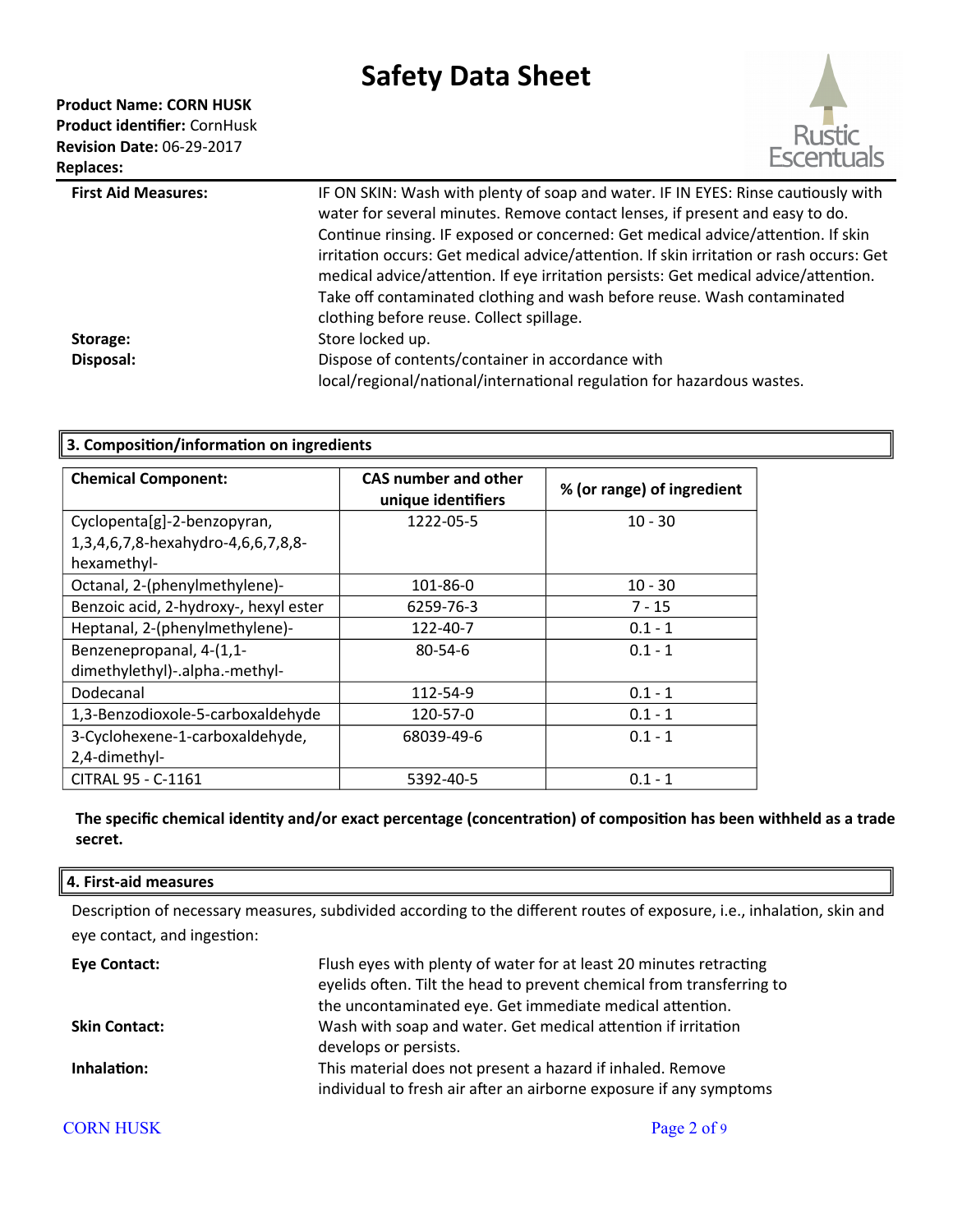

| Ingestion:                                                                                  | develop, as a precautionary measure.<br>No hazard in normal industrial use. Do not induce vomiting. Seek<br>medical attention if symptoms develop. Provide medical care<br>provider with this MSDS. |  |  |
|---------------------------------------------------------------------------------------------|-----------------------------------------------------------------------------------------------------------------------------------------------------------------------------------------------------|--|--|
| Most important symptoms/effects, acute and delayed:                                         |                                                                                                                                                                                                     |  |  |
| <b>Most important</b><br>symptoms/effects (Acute):                                          | No Data Available                                                                                                                                                                                   |  |  |
| <b>Most important</b><br>symptoms/effects (Delayed):                                        | No Data Available                                                                                                                                                                                   |  |  |
| Indication of immediate<br>medical attention and special<br>treatment needed, if necessary: | No additional first aid information available                                                                                                                                                       |  |  |

| 5. Fire-fighting measures                                                                        |                                                                                                                                                                                                                                                                                                                                            |  |  |
|--------------------------------------------------------------------------------------------------|--------------------------------------------------------------------------------------------------------------------------------------------------------------------------------------------------------------------------------------------------------------------------------------------------------------------------------------------|--|--|
| Suitable (and unsuitable) extinguishing media:                                                   |                                                                                                                                                                                                                                                                                                                                            |  |  |
| Suitable extinguishing media:<br>Unsuitable extinguishing media:                                 | Use alcohol resistant foam, carbon dioxide, dry chemical, or water<br>spray when fighting fires. Water or foam may cause frothing if<br>liquid is burning but it still may be a useful extinguishing agent if<br>carefully applied to the fire. Do not direct a water stream directly<br>into the hot burning liquid.<br>No Data Available |  |  |
| Specific hazards arising from the chemical (e.g., nature of any hazardous combustion products):  |                                                                                                                                                                                                                                                                                                                                            |  |  |
| <b>Flammability Summary:</b><br>Fire and/or Explosion<br>Hazards:<br><b>Hazardous Combustion</b> | Combustible at elevated temperatures<br>Vapors may be ignited by sparks, flames or other sources of ignition<br>if material is above the flash point giving rise to a fire (Class B).<br>Vapors are heavier than air and may travel to a source of ignition<br>and flash back.<br><b>Carbon Oxides</b>                                     |  |  |
| <b>Products:</b>                                                                                 |                                                                                                                                                                                                                                                                                                                                            |  |  |
| Special protective equipment<br>and precautions for fire-<br>fighters:                           | Do not enter fire area without proper protection including self-<br>contained breathing apparatus and full protective equipment. Fight<br>fire from a safe distance and a protected location due to the<br>potential of hazardous vapors and decomposition products. Use<br>methods for the surrounding fire.                              |  |  |
| 6. Accidental release measures                                                                   |                                                                                                                                                                                                                                                                                                                                            |  |  |
| Dovenia Avenouticae                                                                              | No health offects ovnested from the close un of this material if                                                                                                                                                                                                                                                                           |  |  |

| <b>Personal precautions,</b>     | No health affects expected from the clean-up of this material if |
|----------------------------------|------------------------------------------------------------------|
| protective equipment, and        | contact can be avoided. Follow personal protective equipment     |
| emergency procedures:            | recommendations found in Section VIII of this MSDS               |
| <b>Methods and materials for</b> | No special spill clean-up considerations. Collect and discard in |
|                                  |                                                                  |

# CORN HUSK Page 3 of 9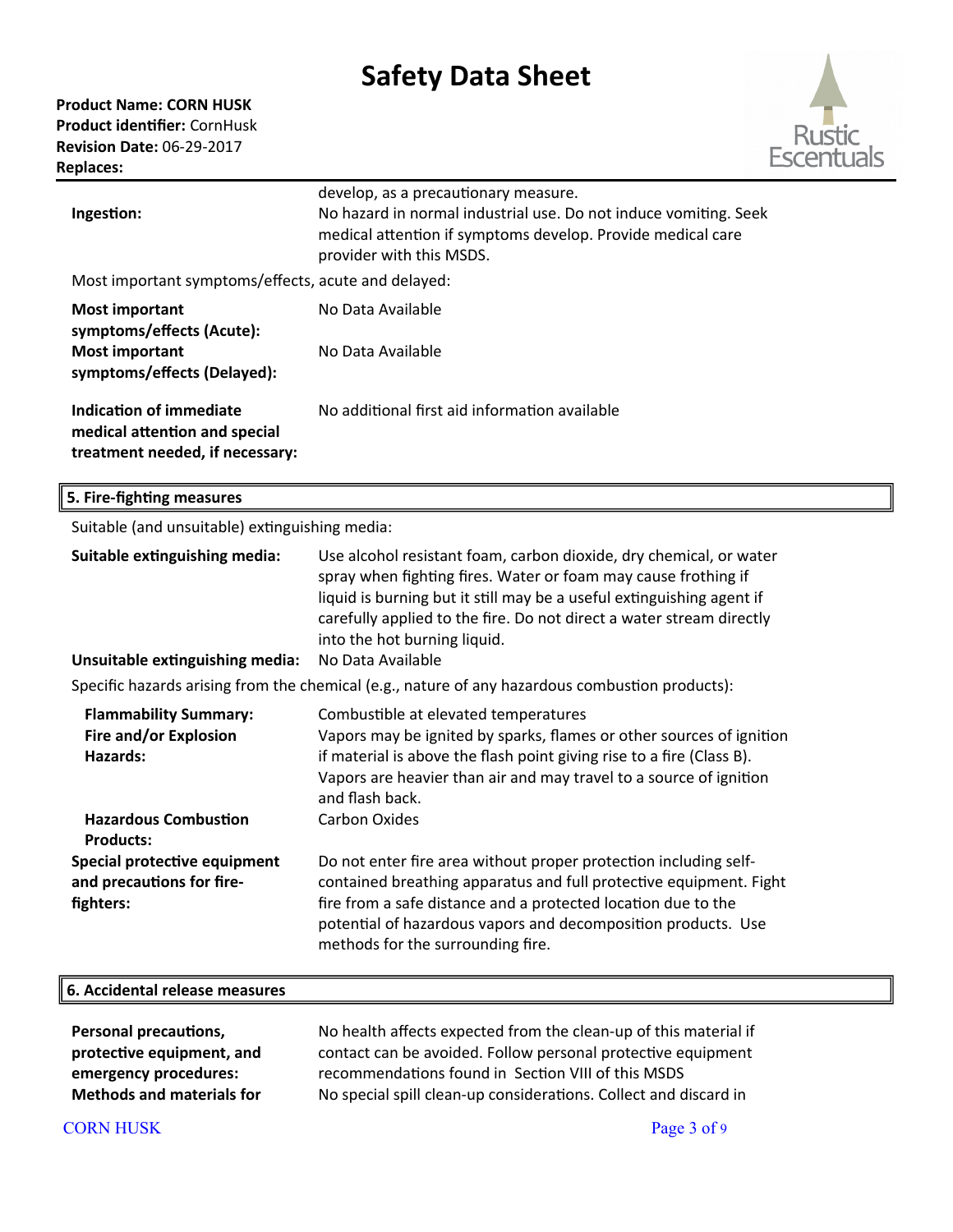# **Product Name: CORN HUSK Product identifier:** CornHusk **Revision Date:** 06-29-2017 **Replaces:**



**containment and cleaning up:** regular trash.

### **7. Handling and storage**

**Precautions for safe handling:** Mildly irritating material. Avoid unnecessary exposure.

### **Conditions for safe storage, including any incompatibilities**

| <b>Conditions for safe storage:</b> | Store in a cool dry place. Isolate from incompatible materials.  |
|-------------------------------------|------------------------------------------------------------------|
| <b>Materials to Avoid/Chemical</b>  | Strong oxidizing agents Strong bases Acids Bases Reducing agents |
| Incompatibility:                    | Strong reducing agents                                           |

#### **8. Exposure controls/personal protection**

OSHA permissible exposure limit (PEL), American Conference of Governmental Industrial Hygienists (ACGIH) Threshold Limit Value (TLV), and any other exposure limit used or recommended by the chemical manufacturer, importer, or employer preparing the safety data sheet, where available:

| <b>Chemical Component</b> | <b>ACGIH TLV-TWA</b> | <b>ACGIH STEL</b> | <b>OSHA PEL</b> |
|---------------------------|----------------------|-------------------|-----------------|
| No Data Available         |                      |                   |                 |
|                           |                      |                   |                 |

| Appropriate engineering | No exposure limits exist for the constituents of this product. No   |  |  |
|-------------------------|---------------------------------------------------------------------|--|--|
| controls:               | engineering controls are likely to be required to maintain operator |  |  |
|                         | comfort under normal conditions of use.                             |  |  |

**Individual protection measures, such as personal protective equipment:**

| <b>Respiratory Protection:</b> | No respiratory protection required under normal conditions of use.                                                                                                                                                             |
|--------------------------------|--------------------------------------------------------------------------------------------------------------------------------------------------------------------------------------------------------------------------------|
| <b>Eye Protection:</b>         | No special requirements under normal industrial use.                                                                                                                                                                           |
| <b>Skin Protection:</b>        | Not normally considered a skin hazard. Where use can result in skin                                                                                                                                                            |
|                                | contact, practice good personal hygiene and wear a barrier cream<br>and/or impervious surgical style gloves. Wash hands and other<br>exposed areas with mild soap and water before eating, drinking,<br>and when leaving work. |
| Gloves:                        | No information available                                                                                                                                                                                                       |
| <b>Respiratory Protection:</b> | No respiratory protection required under normal conditions of use.                                                                                                                                                             |

### **9. Physical and chemical properties**

### **Appearance (physical state, color, etc.):**

| Appearance (physical state):                  | Liquid                 |             |
|-----------------------------------------------|------------------------|-------------|
| Color:                                        | Yellow                 |             |
| Odor:                                         | Comparable to Standard |             |
| <b>Odor threshold:</b>                        | Not determined         |             |
| pH:                                           | Not Available          |             |
| Initial Boiling Point and Boiling Range (°C): | No Data Available      |             |
| <b>Flash Point:</b>                           | $2019$ F               |             |
| <b>Evaporation Rate:</b>                      | Not Available          |             |
| <b>CORN HUSK</b>                              |                        | Page 4 of 9 |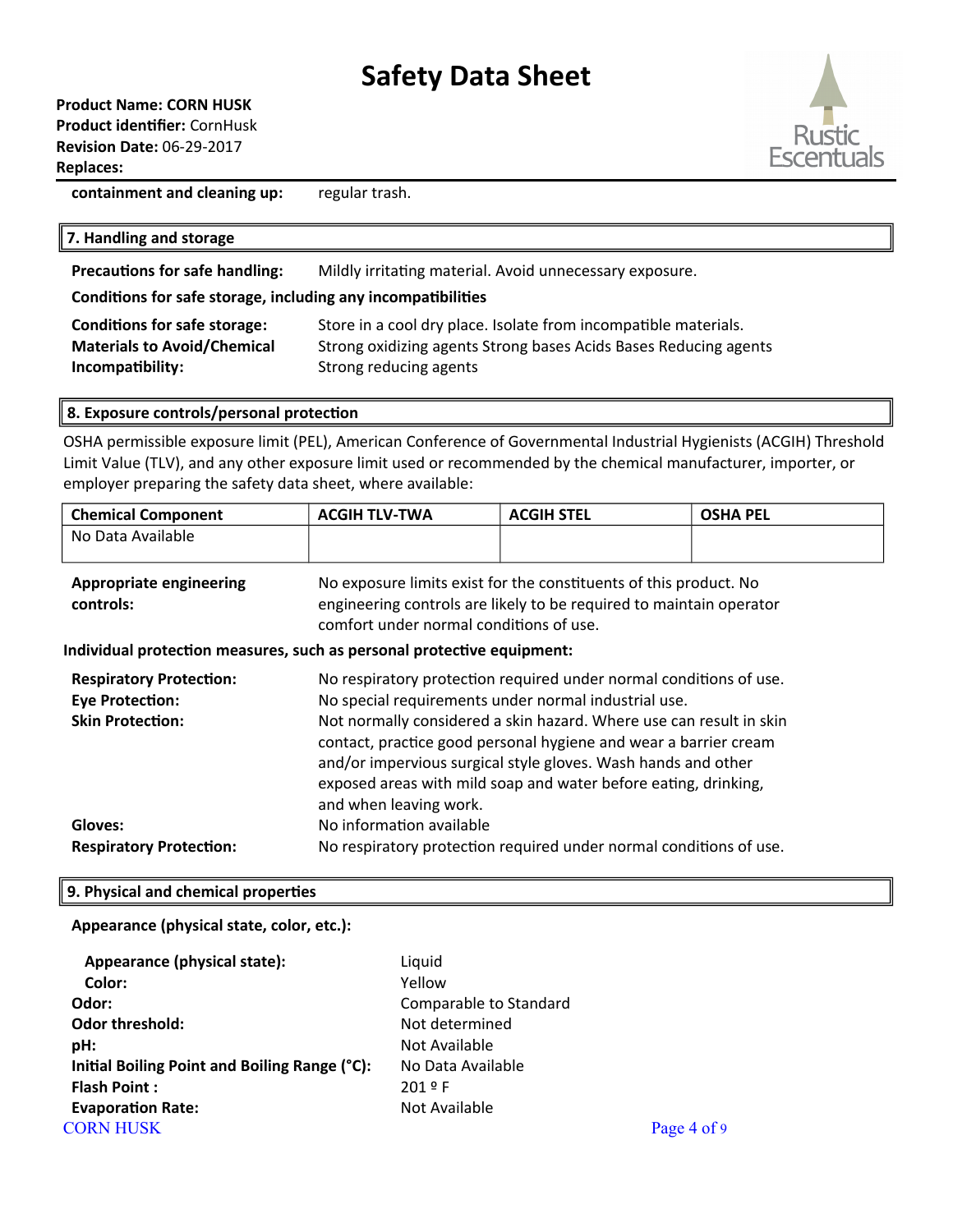**Product Name: CORN HUSK Product identifier:** CornHusk **Revision Date:** 06-29-2017 **Replaces:** 



| Flammability (solid, gas):                    | No Data Available    |  |  |  |  |
|-----------------------------------------------|----------------------|--|--|--|--|
| Upper/lower flammability or explosive limits: |                      |  |  |  |  |
| <b>Upper Flammable/Explosive Limit:</b>       | Not Available        |  |  |  |  |
| Lower Flammable/Explosive Limit:              | Not Available        |  |  |  |  |
| <b>Vapor Density:</b>                         | > 1                  |  |  |  |  |
| <b>Relative Density:</b>                      | 1.0284               |  |  |  |  |
| Solubility(ies):                              | Soluble in water- No |  |  |  |  |
| Auto-ignition Temperature (°C):               | 225 º C              |  |  |  |  |
| Decomposition Temperature::                   | No Data Available    |  |  |  |  |
| <b>Viscosity:</b>                             | No Data Available    |  |  |  |  |
| Volatiles, % by weight                        | 6.93                 |  |  |  |  |
| <b>Volatile Organic Chemicals</b>             | No Data Available    |  |  |  |  |
| <b>Bulk Density</b>                           | 8.579                |  |  |  |  |
|                                               |                      |  |  |  |  |

# **10. Stability and reactivity**

| <b>Reactivity:</b><br><b>Chemical stability:</b><br><b>Possibility of hazardous</b><br>reactions: | No Data Available<br>Stable under normal conditions.<br>No Data Available                                                                                                |
|---------------------------------------------------------------------------------------------------|--------------------------------------------------------------------------------------------------------------------------------------------------------------------------|
| Conditions to avoid (e.g., static<br>discharge, shock, or vibration):                             | Temperatures above the high flash point of this combustible<br>material in combination with sparks, open flames, or other sources<br>of ignition. Direct sources of heat |
| Incompatible materials:                                                                           | Strong oxidizing agents Strong bases Acids Bases Reducing agents<br>Strong reducing agents                                                                               |
| <b>Hazardous decomposition</b><br>products:                                                       | Carbon Oxides                                                                                                                                                            |

# **11. Toxicological information**

| Information on the likely routes  | No Data Available |
|-----------------------------------|-------------------|
| of exposure (inhalation,          |                   |
| ingestion, skin and eye contact): |                   |
| Symptoms related to the           | No Data Available |
| physical, chemical and            |                   |
| toxicological characteristics:    |                   |
| <b>Target Organs Potentially</b>  | No Data Available |
| <b>Affected by Exposure:</b>      |                   |
| <b>Chemical Interactions That</b> | None Known        |
| <b>Change Toxicity:</b>           |                   |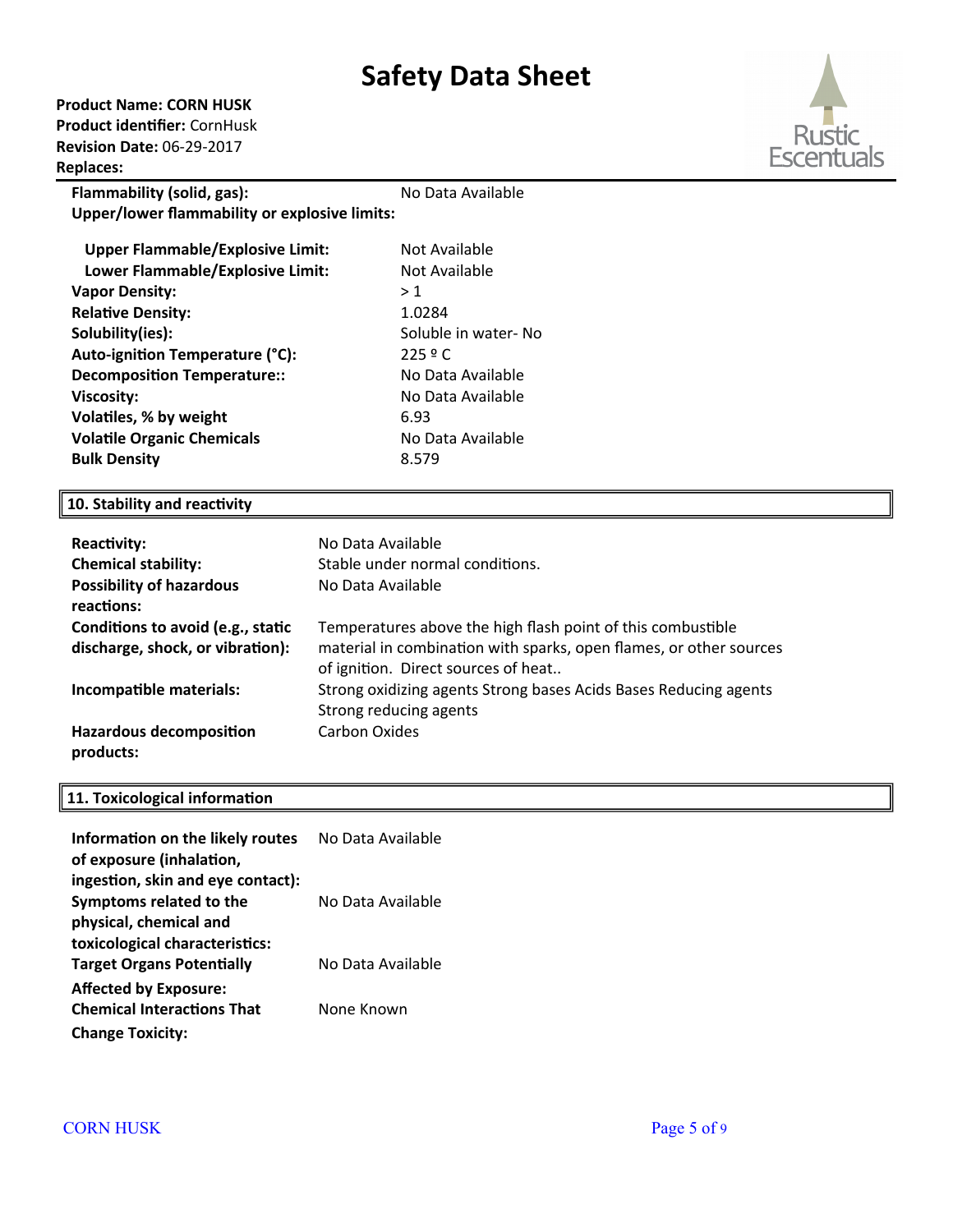**Product Name: CORN HUSK Product identifier:** CornHusk **Revision Date:** 06-29-2017 **Replaces:** 



### **Delayed and immediate effects and also chronic effects from short- and long-term exposure:**

#### **Immediate (Acute) Health Effects by Route of Exposure:**

| <b>Inhalation Irritation:</b>       | No data.                                                                                                                                 |
|-------------------------------------|------------------------------------------------------------------------------------------------------------------------------------------|
| <b>Skin Contact:</b>                | Can cause minor skin irritation.                                                                                                         |
| Eye Contact:                        | Mild eye irritant.                                                                                                                       |
| <b>Ingestion Irritation:</b>        | No Data Available                                                                                                                        |
| Long-Term (Chronic) Health Effects: |                                                                                                                                          |
| Carcinogenicity:                    | None of the substances have been shown to cause cancer in long term animal<br>studies. Not a carcinogen according to NTP, IARC, or OSHA. |
| Reproductive and                    | No data available to indicate product or any components present at greater than                                                          |
| <b>Developmental Toxicity:</b>      | 0.1% may cause birth defects.                                                                                                            |
| <b>Mutagenicity:</b>                | No data available to indicate product or any components present at greater than                                                          |
|                                     | 0.1% is mutagenic or genotoxic.                                                                                                          |
| <b>Skin Contact:</b>                | Upon prolonged or repeated contact, can cause minor skin irritation, defatting, and<br>dermatitis.                                       |

#### **Numerical measures of toxicity (such as acute toxicity estimates) Component Toxicology Data**

| <b>Chemical Component</b> | Oral LD50 | <b>Dermal LD50</b> | <b>Inhalation LC50</b> |
|---------------------------|-----------|--------------------|------------------------|
| No data available         |           |                    |                        |

**Whether the hazardous chemical is listed in the National Toxicology Program (NTP) Report on Carcinogens (latest edition) or has been found to be a potential carcinogen in the International Agency for Research on Cancer (IARC) Monographs (latest edition), or by OSHA**

| <b>Chemical Name</b> | <b>OSHA Carcinogen</b> | <b>IARC Carcinogen</b> | <b>NTP Carcinogen</b> |
|----------------------|------------------------|------------------------|-----------------------|
| No Data Available    |                        |                        |                       |

### **12. Ecological information**

**Ecotoxicity (aquatic and terrestrial, where available):** This material is not expected to be harmful to the ecology.

#### **Ecological Toxicity Data**

| <b>Chemical Component</b> | <b>Aquatic EC50</b><br>Crustacea | <b>Aquatic ERC50 Algae</b> | <b>Aquatic LC50 Fish</b> |
|---------------------------|----------------------------------|----------------------------|--------------------------|
| No Data Available         |                                  |                            |                          |

| Persistence and degradability: | No Data Available |             |
|--------------------------------|-------------------|-------------|
| Bioaccumulative potential:     | No Data Available |             |
| Mobility in soil:              | No Data Available |             |
| <b>CORN HUSK</b>               |                   | Page 6 of 9 |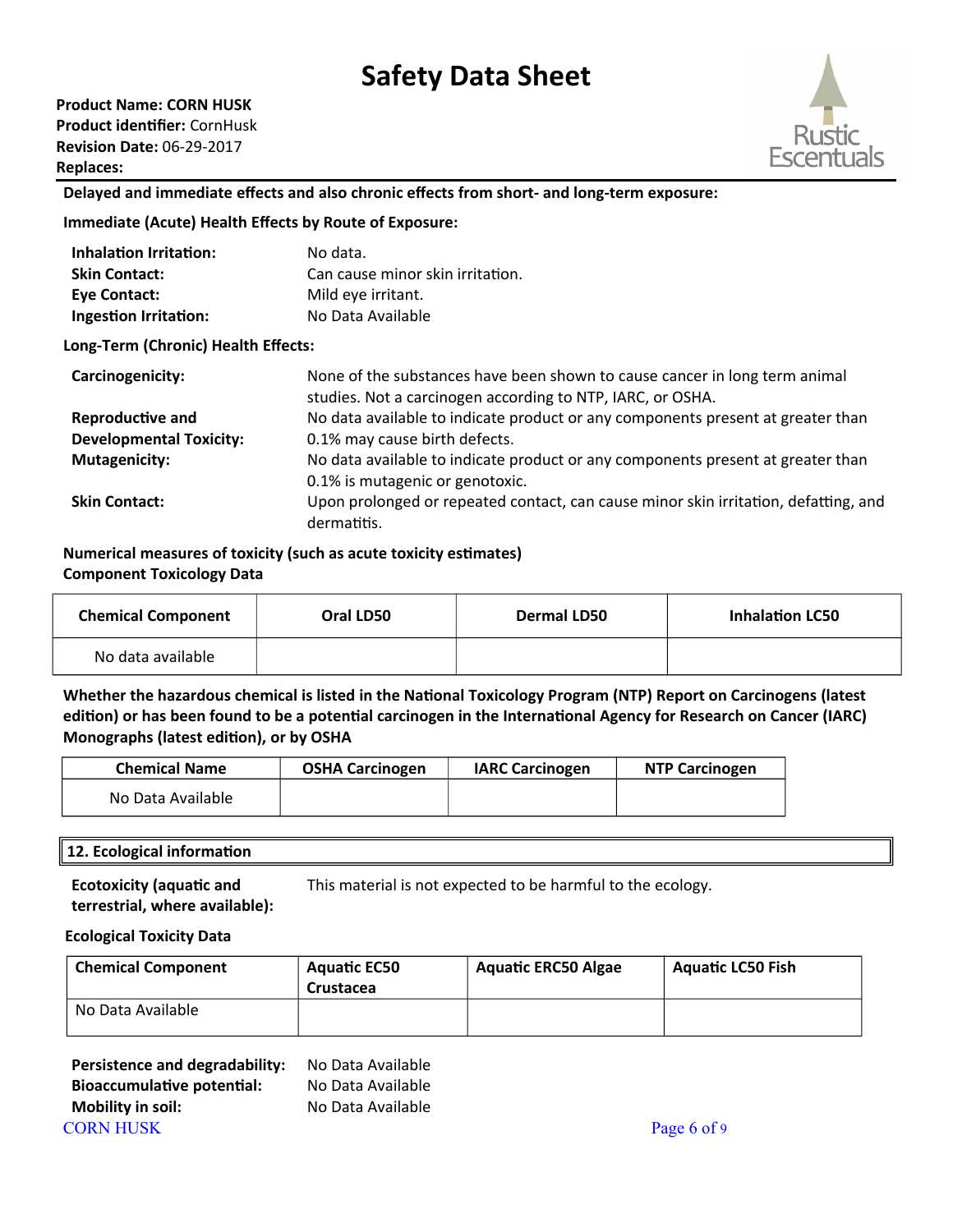**Product Name: CORN HUSK Product identifier:** CornHusk **Revision Date:** 06-29-2017 **Replaces:** 

**Other adverse effects (such as hazardous to the ozone layer):** No Data Available

**13. Disposal considerations Description of waste residues and information on their safe handling and methods of disposal, including the disposal of any contaminated packaging Description of waste residues:** Spent or discarded material is not expected to be a hazardous waste. **Safe Handling of Waste:** No Data Available **Waste treatment methods (including packaging):**  DO NOT DUMP INTO ANY SEWERS, ON THE GROUND, OR INTO ANY BODY OF WATER. All disposal practices must be in compliance with all Federal, State/Provincial and local laws and regulations. Regulations may vary in different locations. Waste characterizatons and compliance with applicable laws are the sole responsibility of the waste generator. As your supplier, we have no control over the management practices or manufacturing processes of partes handling or using this material. The information presented here pertains only to the product when used as intended, according to this MSDS. For unused and uncontaminated product, the preferred optons include sending to a licensed and permited incinerator or other thermal destruction device. Various federal, state or provincial agencies may have specific regulations concerning the transportation, handling, storage, use or disposal of this product which may not be covered in this MSDS. The user shall have to review these regulations to ensure full compliance with all applicable regulations.

| 14. Transport information         |                |
|-----------------------------------|----------------|
| <b>US DOT Ground Shipping</b>     | Not Restricted |
| Description:                      |                |
| <b>IATA Shipping Description:</b> | Not Restricted |
| <b>IMDG Shipping Description:</b> | Not Restricted |
|                                   |                |

#### **15. Regulatory information**

#### **Safety, health and environmental regulations specific for the product in question**

| <b>TSCA Status:</b>        | All components in this product are on the TSCA Inventory.       |
|----------------------------|-----------------------------------------------------------------|
| <b>California Prop 65:</b> | Does not contain any chemicals listed on California Proposition |
|                            | 65.                                                             |

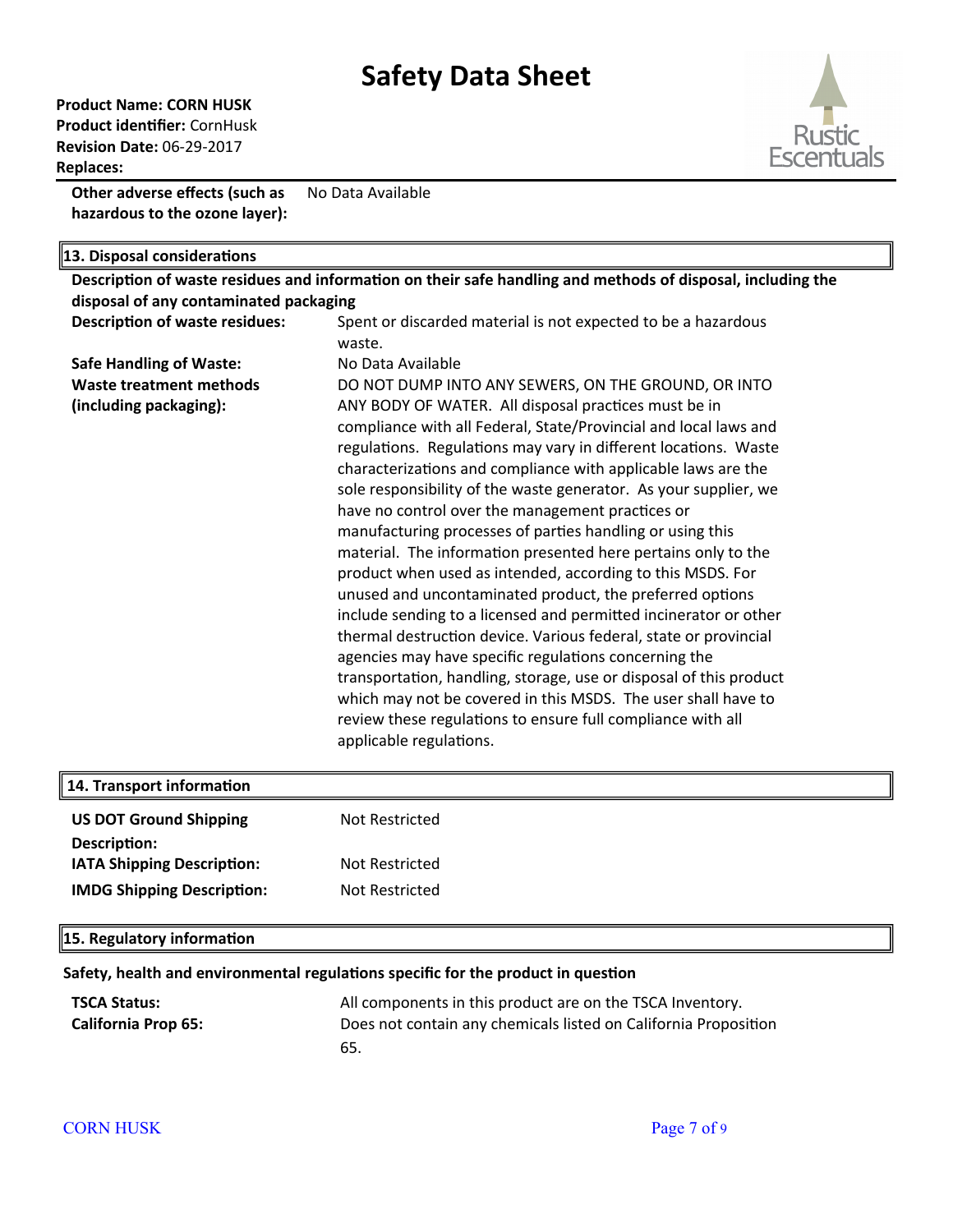

### **Regulated Components:**

| <b>Chemical Component</b> | <b>CAS number and</b><br>other unique<br><b>identifiers</b> | Regulation         | % Range |
|---------------------------|-------------------------------------------------------------|--------------------|---------|
| None Listed               |                                                             | California Prop 65 |         |
|                           |                                                             | Cancer             |         |
| None Listed               |                                                             | California Prop 65 |         |
|                           |                                                             | Developmental      |         |
| None Listed               |                                                             | California Prop 65 |         |
|                           |                                                             | Reproductive       |         |
|                           |                                                             | Female             |         |
| None Listed               |                                                             | California Prop 65 |         |
|                           |                                                             | Reproductive Male  |         |
| None Listed               |                                                             | <b>CERCLA</b>      |         |
| None Listed               |                                                             | <b>SARA 313</b>    |         |
| None Listed               |                                                             | <b>SARA EHS</b>    |         |

#### **16. Other information, including date of preparation or last revision.**

**Revision Date:** 06-29-2017 **Revision Number:** 4

**Disclaimer: Important: While the descriptions, data and information** contained herein are presented in good faith and believed to be accurate, it is provided for your guidance only. Because many factors may affect processing or application/use, we recommend that you perform an assessment to determine the suitability of the product for your particular purpose prior to use. Nothing herein should be interpreted as a recommendation to infringe existing patents or violate any laws or regulations. No warranties of any kind, either expressed or implied, including fitness for a particular purpose are made regarding the product described. We assume NO responsibility for any injuries resulting from misuse or misapplication of this product or that might be sustained because of inhalation, ingestion, absorption or other contact with this product. In no case shall the descriptions, information, or data provided be considered a part of our terms and conditions of sale. Further, the descriptions, data and information furnished hereunder are given gratis. No CORN HUSK Page 8 of 9